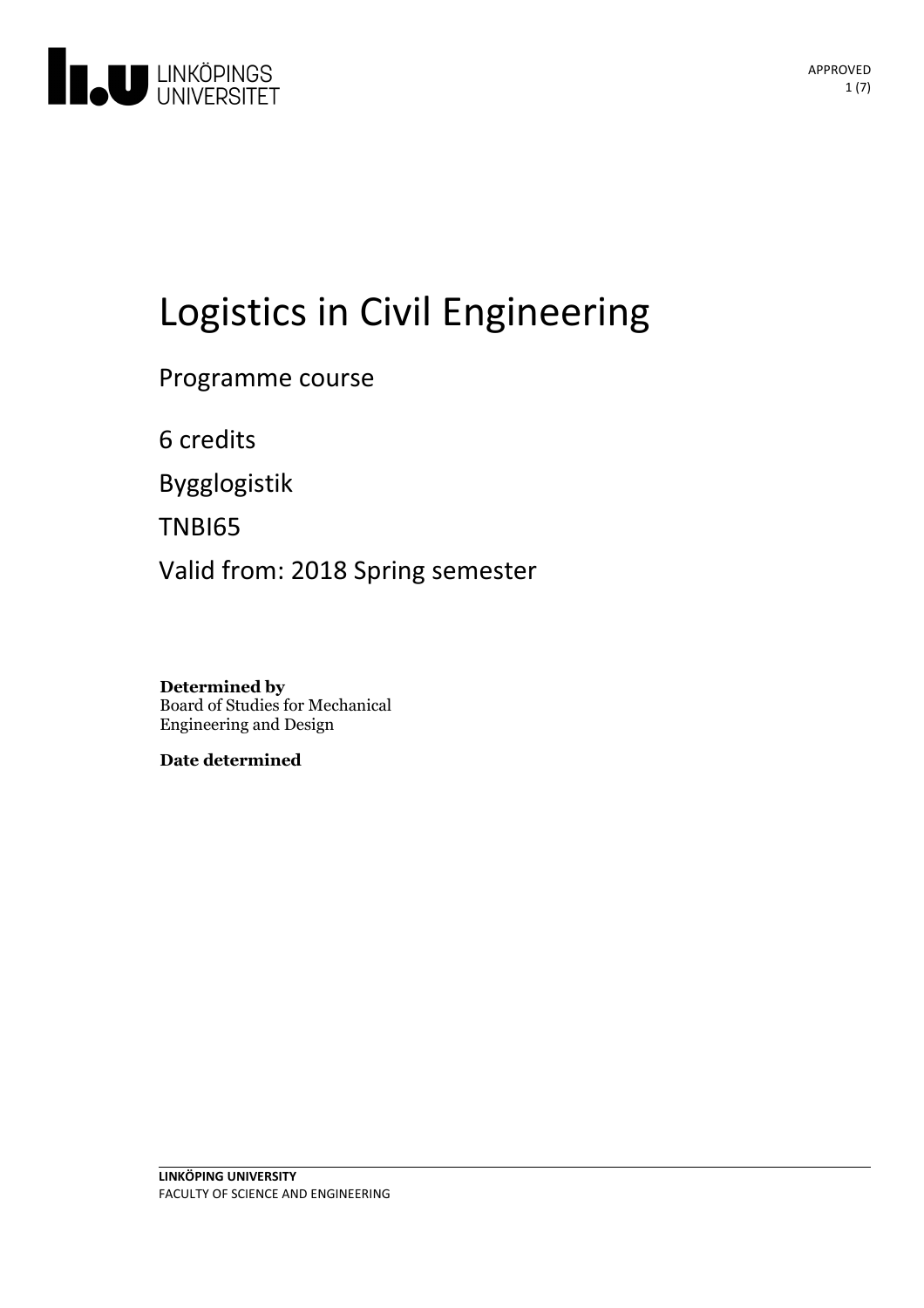# Main field of study

Logistics, Civil Engineering

## Course level

First cycle

## Advancement level

 $G<sub>2</sub>X$ 

# Course offered for

Civil Engineering, B Sc in Engineering

### Entry requirements

Note: Admission requirements for non-programme students usually also include admission requirements for the programme and threshold requirements for progression within the programme, or corresponding.

# Examination

| UPG1 | Exercises            | 1 credits | U.G        |
|------|----------------------|-----------|------------|
|      | LAB1 Laboratory work | 1 credits | U.G        |
| TEN1 | Written examination  | 4 credits | U, 3, 4, 5 |

# Grades

Four-grade scale, LiU, U, 3, 4, 5

### Department

Institutionen för teknik och naturvetenskap

Director of Studies or equivalent Erik Bergfeldt

Examiner Martin Rudberg

# Course website and other links

<http://kts.itn.liu.se/kurser/tnbi65-bygglogistik?l=sv>

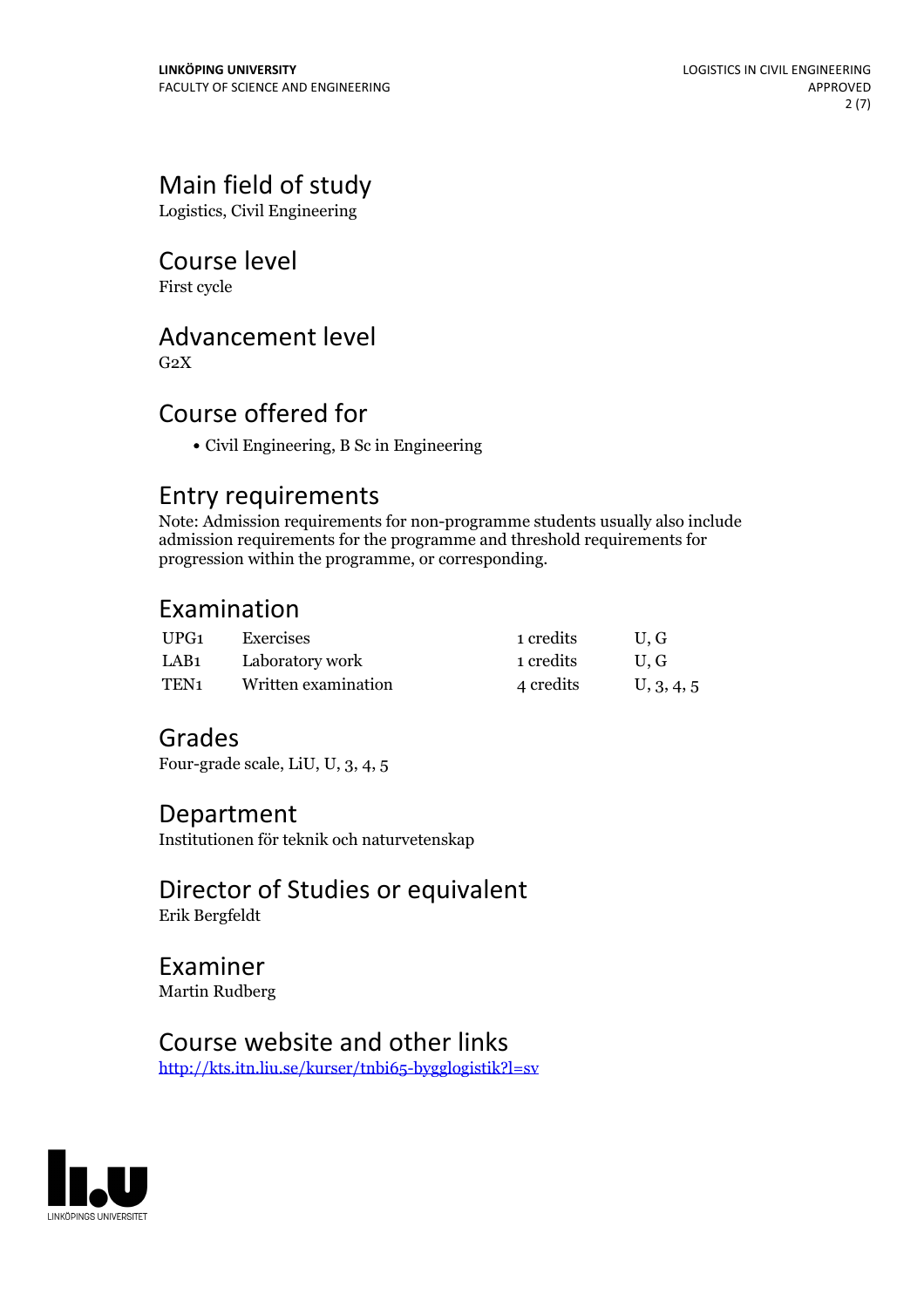# Education components

Preliminary scheduled hours: 46 h Recommended self-study hours: 114 h

# Course literature

Oskarsson, B., Aronsson, H., och Ekdahl, B. (2013) Modern logistik - för ökad lönsamhet Artiklar och utdrag via bibliotekets databaser Utdelat material under kursens gång

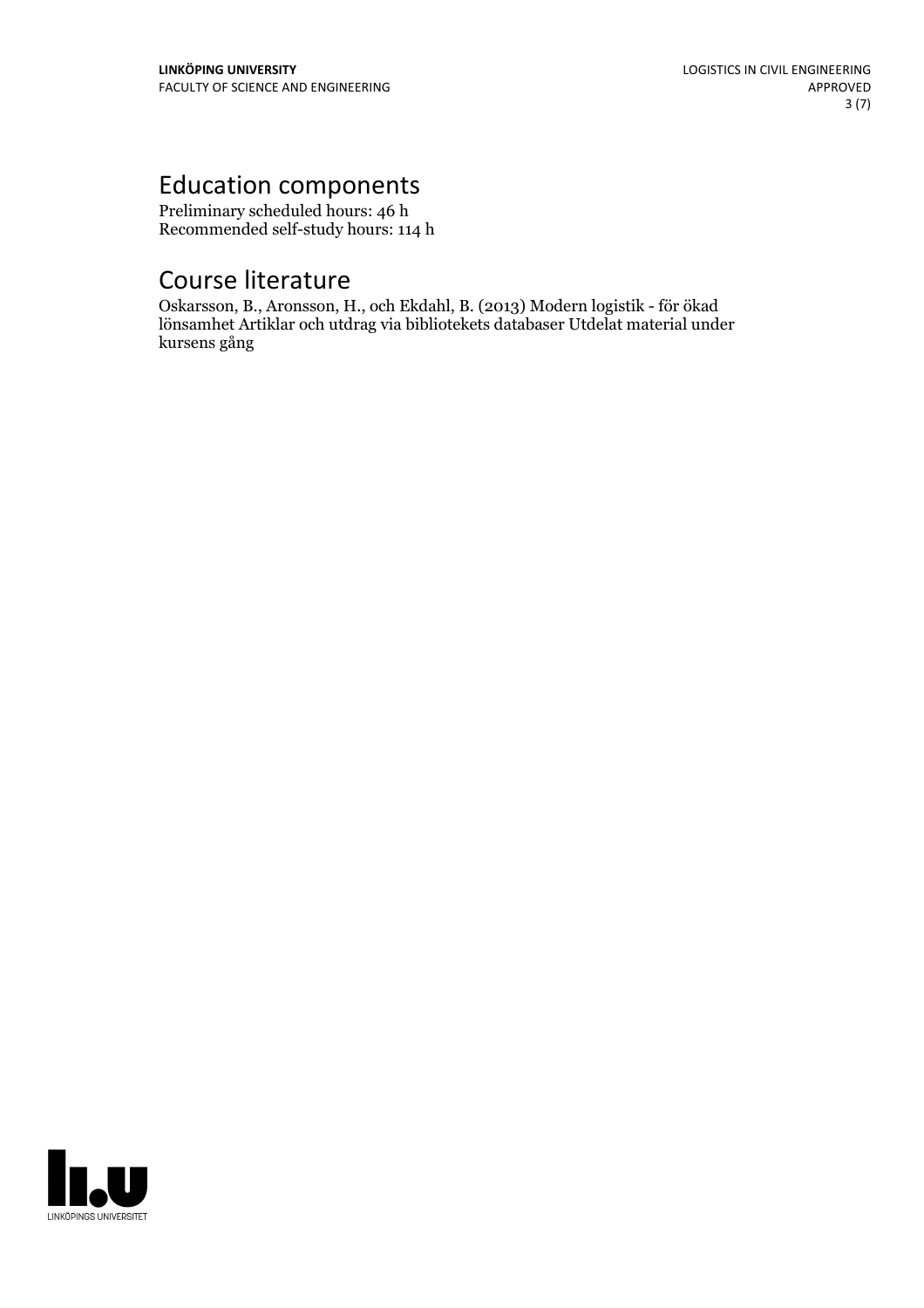# **Common rules**

### **Course syllabus**

A syllabus has been established for each course. The syllabus specifies the aim and contents of the course, and the prior knowledge that a student must have in order to be able to benefit from the course.

### **Timetabling**

Courses are timetabled after a decision has been made for this course concerning its assignment to a timetable module. A central timetable is not drawn up for courses with fewer than five participants. Most project courses do not have a central timetable.

### **Interrupting a course**

The vice-chancellor's decision concerning regulations for registration, deregistration and reporting results (Dnr LiU-2015-01241) states that interruptions in study are to be recorded in Ladok. Thus, all students who do not participate in a course for which they have registered must record the interruption, such that the registration on the course can be removed. Deregistration from <sup>a</sup> course is carried outusing <sup>a</sup> web-based form: www.lith.liu.se/for-studenter/kurskomplettering?l=sv.

### **Cancelled courses**

Courses with few participants (fewer than 10) may be cancelled or organised in a manner that differs from that stated in the course syllabus. The board of studies is to deliberate and decide whether a course is to be cancelled orchanged from the course syllabus.

### **Regulations relatingto examinations and examiners**

Details are given in a decision in the university's rule book: http://styrdokument.liu.se/Regelsamling/VisaBeslut/622678.

### **Forms of examination**

### **Examination**

Written and oral examinations are held at least three times a year: once immediately after the end of the course, once in August, and once (usually) in one of the re-examination periods. Examinations held at other times are to follow a decision of the board of studies.

Principles for examination scheduling for courses that follow the study periods:

courses given in VT1 are examined for the first time in March, with re-

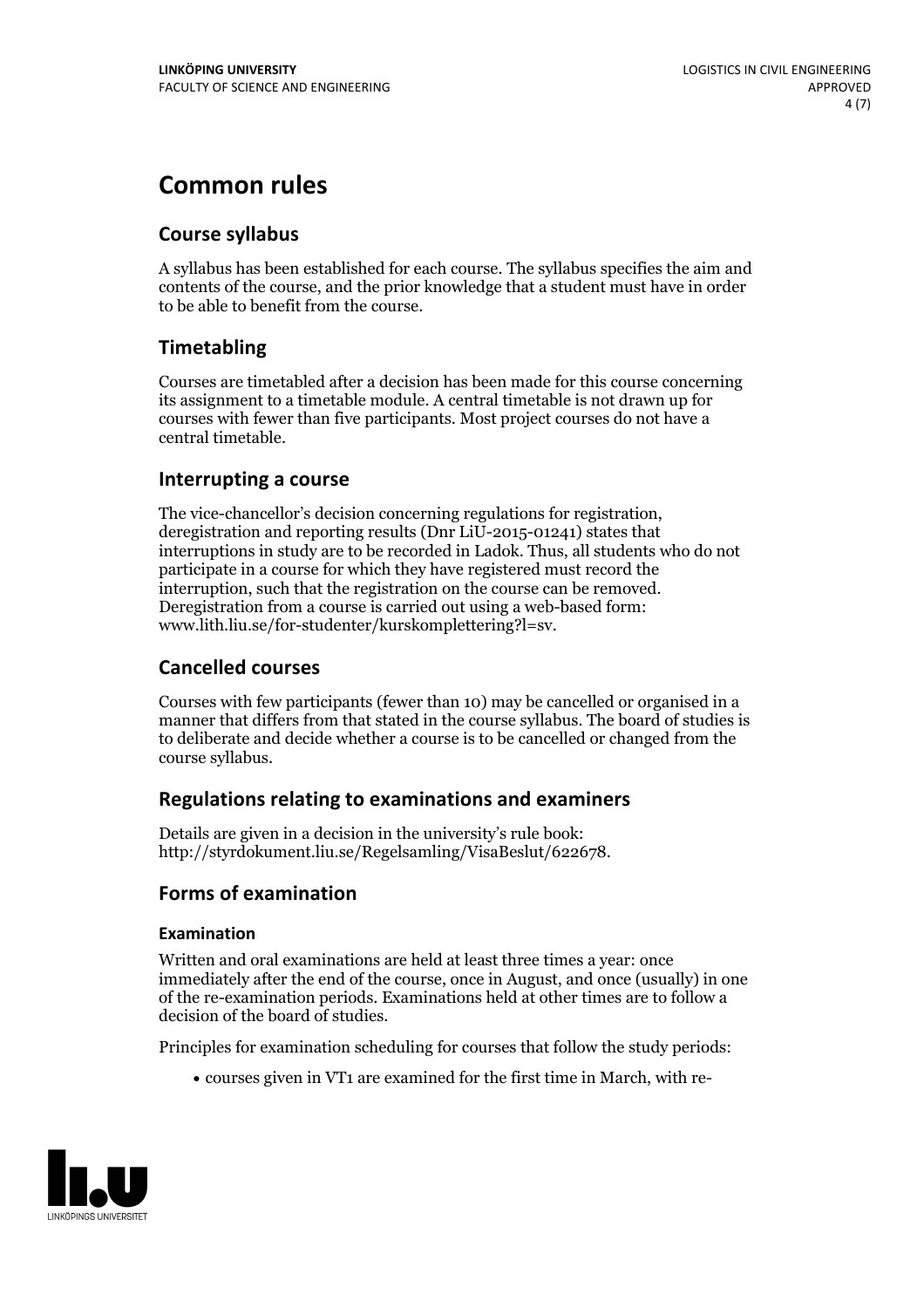examination in June and August

- courses given in VT2 are examined for the first time in May, with re-examination in August and October
- courses given in HT1 are examined for the first time in October, with re-examination in January and August
- courses given in HT2 are examined for the first time in January, with re-examination at Easter and in August.

The examination schedule is based on the structure of timetable modules, but there may be deviations from this, mainly in the case of courses that are studied and examined for several programmes and in lower grades (i.e. 1 and 2).

- Examinations for courses that the board of studies has decided are to be held in alternate years are held only three times during the year in which
- the course is given.<br>• Examinations for courses that are cancelled or rescheduled such that they are not given in one or several years are held three times during the year that immediately follows the course, with examination scheduling that corresponds to the scheduling that was in force before the course was cancelled or rescheduled.<br>• If teaching is no longer given for a course, three examination occurrences
- are held during the immediately subsequent year, while examinations are at the same time held for any replacement course that is given, or alternatively in association with other re-examination opportunities. Furthermore, an examination is held on one further occasion during the next subsequent year, unless the board of studies determines otherwise.<br>• If a course is given during several periods of the year (for programmes, or
- on different occasions for different programmes) the board orboards of studies determine together the scheduling and frequency of re-examination occasions.

#### **Registration for examination**

In order to take an examination, a student must register in advance at the Student Portal during the registration period, which opens 30 days before the date of the examination and closes 10 days before it. Candidates are informed of the location of the examination by email, four days in advance. Students who have not registered for an examination run the risk of being refused admittance to the examination, if space is not available.

Symbols used in the examination registration system:

- \*\* denotes that the examination is being given for the penultimate time.
- \* denotes that the examination is being given for the last time.

#### **Code of conduct for students during examinations**

Details are given in a decision in the university's rule book: http://styrdokument.liu.se/Regelsamling/VisaBeslut/622682.

#### **Retakes for higher grade**

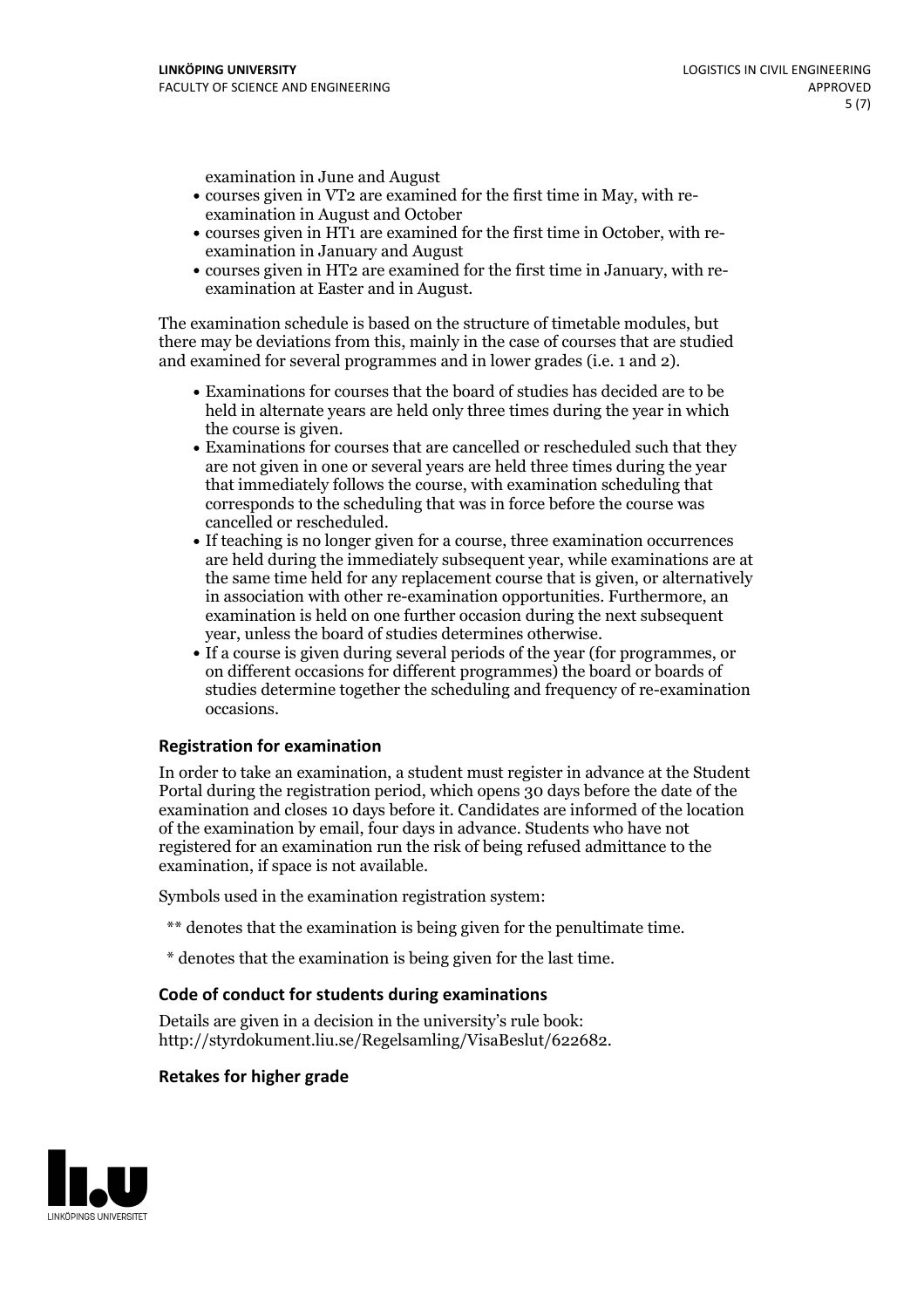Students at the Institute of Technology at LiU have the right to retake written examinations and computer-based examinations in an attempt to achieve a higher grade. This is valid for all examination components with code "TEN" and "DAT". The same right may not be exercised for other examination components, unless otherwise specified in the course syllabus.

#### **Retakes of other forms of examination**

Regulations concerning retakes of other forms of examination than written examinations and computer-based examinations are given in the LiU regulations for examinations and examiners, http://styrdokument.liu.se/Regelsamling/VisaBeslut/622678.

#### **Plagiarism**

For examinations that involve the writing of reports, in cases in which it can be assumed that the student has had access to other sources (such as during project work, writing essays, etc.), the material submitted must be prepared in accordance with principles for acceptable practice when referring to sources (references or quotations for which the source is specified) when the text, images, ideas, data, etc. of other people are used. It is also to be made clear whether the author has reused his or her own text, images, ideas, data, etc. from previous examinations.

A failure to specify such sources may be regarded as attempted deception during examination.

#### **Attempts to cheat**

In the event of <sup>a</sup> suspected attempt by <sup>a</sup> student to cheat during an examination, or when study performance is to be assessed as specified in Chapter <sup>10</sup> of the Higher Education Ordinance, the examiner is to report this to the disciplinary board of the university. Possible consequences for the student are suspension from study and a formal warning. More information is available at https://www.student.liu.se/studenttjanster/lagar-regler-rattigheter?l=sv.

#### **Grades**

The grades that are preferably to be used are Fail (U), Pass (3), Pass not without distinction  $(4)$  and Pass with distinction  $(5)$ . Courses under the auspices of the faculty board of the Faculty of Science and Engineering (Institute of Technology) are to be given special attention in this regard.

- 1. Grades U, 3, 4, 5 are to be awarded for courses that have written
- examinations. 2. Grades Fail (U) and Pass (G) may be awarded for courses with <sup>a</sup> large degree of practical components such as laboratory work, project work and group work.

#### **Examination components**

- 
- 1. Grades U, 3, 4, <sup>5</sup> are to be awarded for written examinations (TEN). 2. Grades Fail (U) and Pass (G) are to be used for undergraduate projects and other independent work.